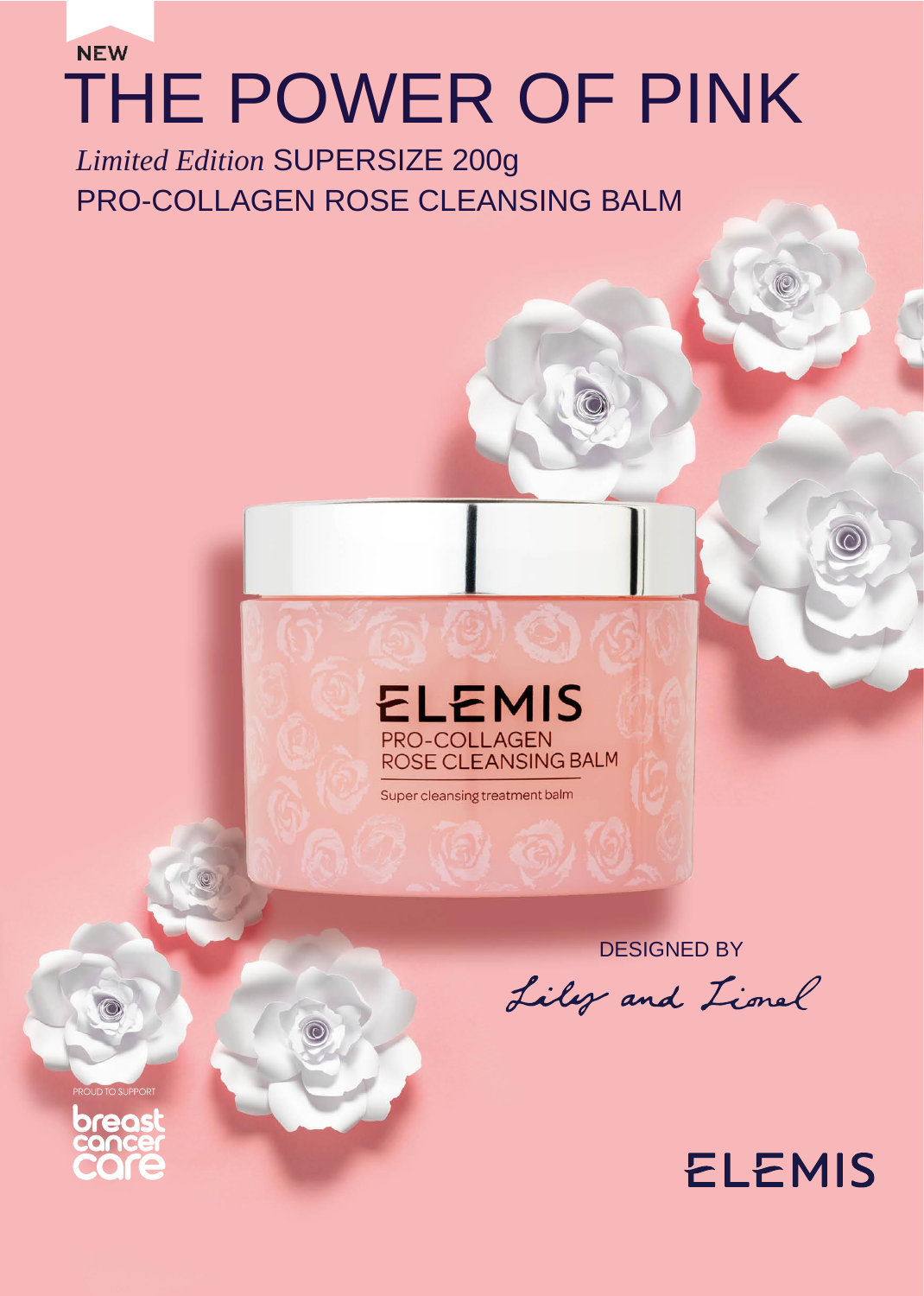### **NEW** *Limited Edition* PRO-COLLAGEN ROSE CLEANSING BALM SUPERSIZE 200G

ELEMIS *is proud to support Breast Cancer Care for the 18th year, with this limited edition deep cleansing balm and through a donation of £25,000.\**





*Breast Cancer Care is the only UK wide charity providing care, information and support to people affected by breast cancer. We want every person affected by breast cancer to get the best treatment, information and support. We use our understanding of people's experience of breast cancer and our clinical expertise in everything we do. We are grateful to ELEMIS for helping us to continue to reach people who need our support.*



#### LIZZIE IREDALE, BREAST CANCER CARE, HEAD OF CORPORATE PARTNERSHIPS

 $66$ 

*ELEMIS has been a longtime supporter of Breast Cancer Care. We choose charities that we feel really make a difference in people's wellbeing and it is an honour to continue our long-term relationship with this great organisation. Our contribution of £25,000 will help Breast Cancer Care continue to care for those affected by breast cancer. We also strongly support the organisation in their efforts to reduce barriers to breast cancer awareness.*



ORIELE FRANK, ELEMIS CO-FOUNDER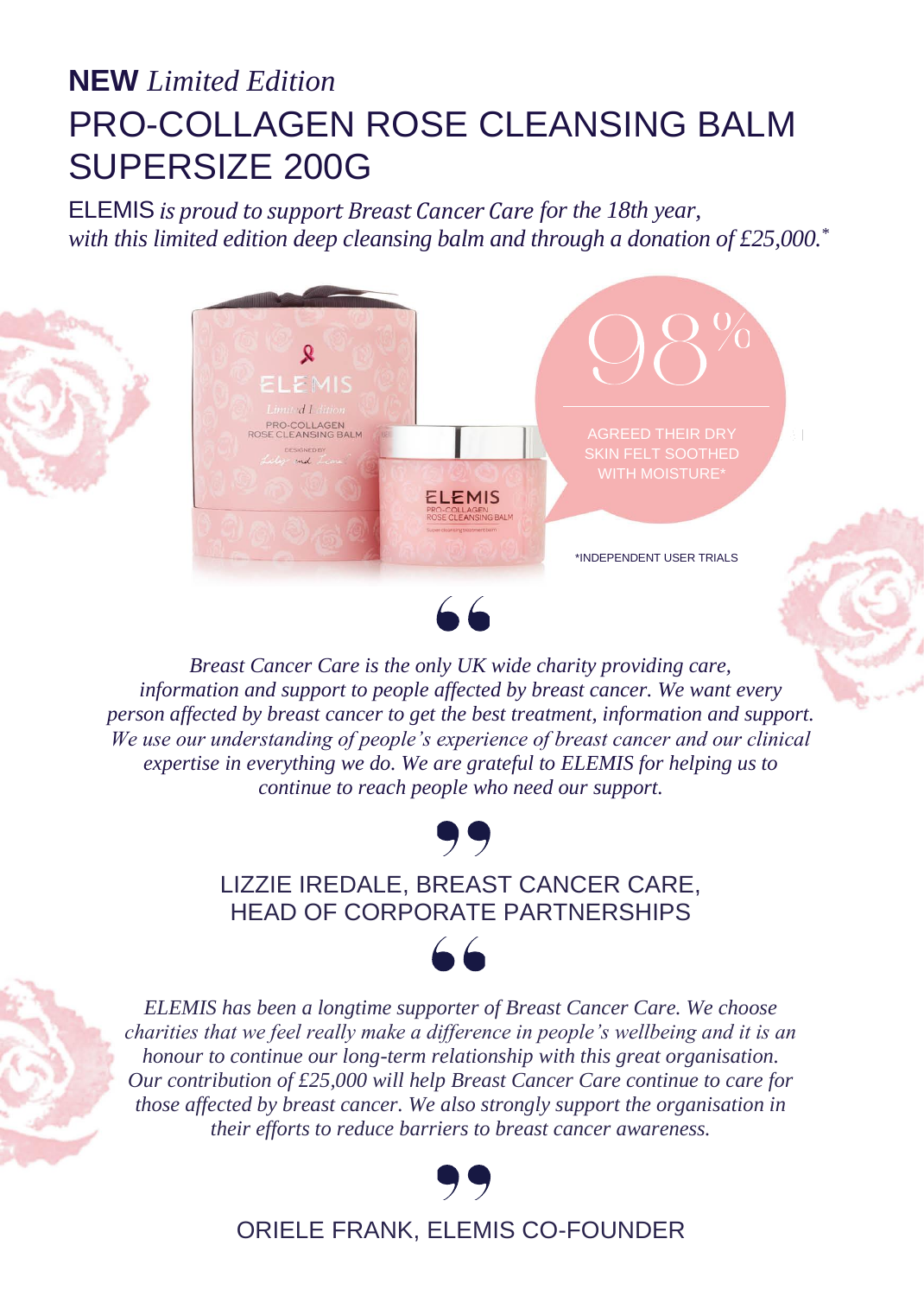#### HOW DOES IT WORK?



Deeply cleanses, dissolving grime and make-up as it melts into the skin, with softening and comforting Mimosa and Rose Flower wax.

Starflower Oil and Padina Pavonica help condition, nourish and maintain moisture levels. Essential fatty acid rich Elderberry Oil help smooth the skin.

Fatty acid-rich, replenishing Rosehip Seed Oil nourishes the skin's lipid barrier, soothing with hydration. It helps to leave the skin feeling conditioned and smooth after cleansing, with a radiant look.

#### NEW ROSE AROMATIC

Our beautiful new rose cleansing balm is formulated with rare extracts from various roses around the world.



Hand-harvested in the British countryside, English Roses are carefully selected from over seventeen varieties known for their complexity of fragrance as well as the classic scent of old English Rose. Their extracts are steeped in omega-rich Safflower Oil, helping to sooth and nourish dry skin.

To enhance the rose scent, Rose Damascena petals are picked before sunrise each morning to capture their fresh, dewy aroma. Grown in Turkey, the conditions produce a unique, delicate fragrance.

#### LIMITED EDITION DESIGN

ELEMIS have collaborated with iconic British fashion house, Lily and Lionel, on and exclusive design in support of Breast Cancer Care.





*We created the print by dipping celery in ink and then stamping it into a rose pattern. There were all these incredible shapes, and we pared them down into a monochromatic colour palette to create a simple, classic and feminine design. We are delighted to partner with ELEMIS and honoured to help this cause that affects so many.*



ALICE STONE, LILY AND LIONEL CREATIVE DIRECTOR